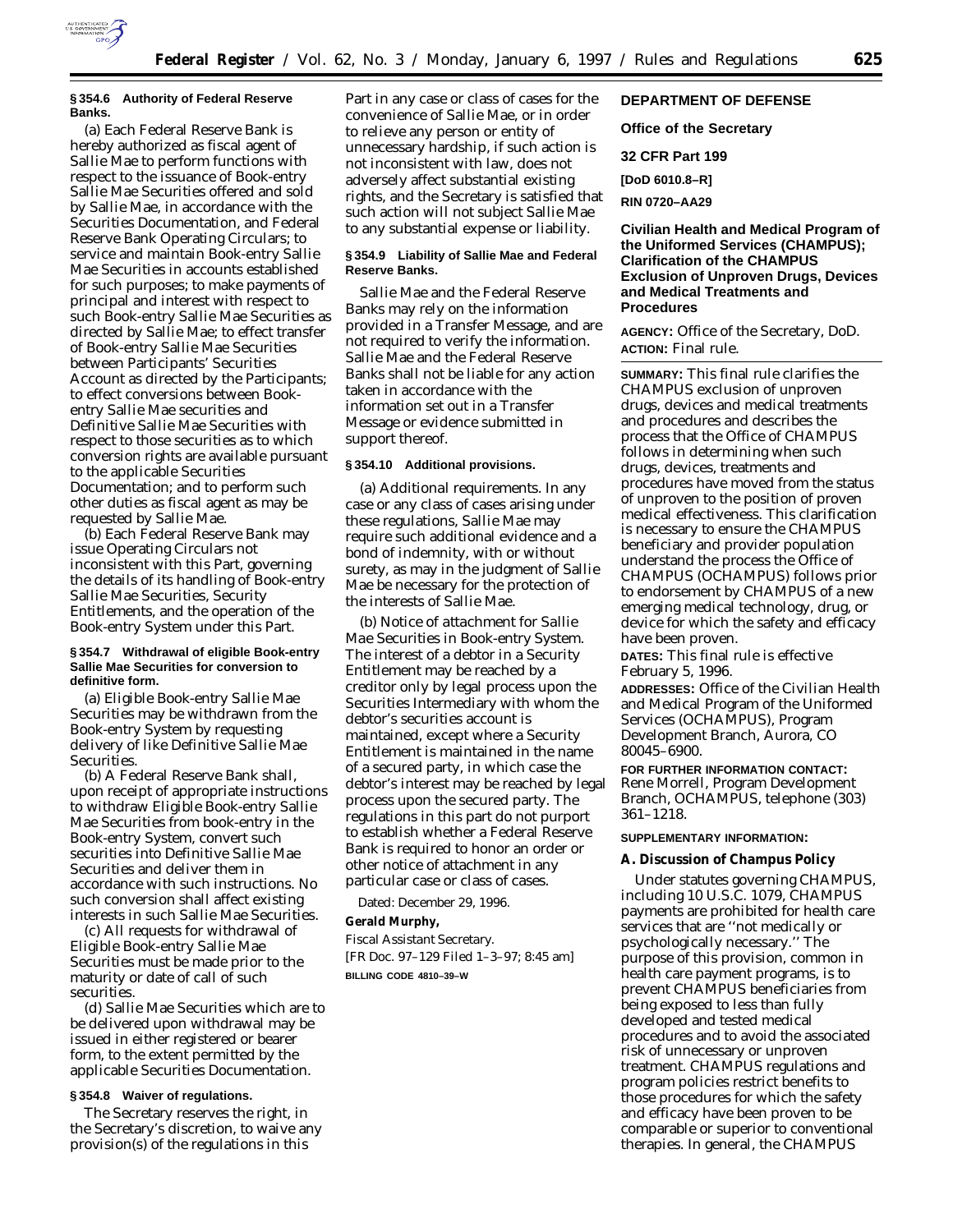regulations and program policies exclude cost-sharing of procedures which are unproven, including those that remain in a developmental status. The evolution of any medical technology or procedure from unproven status to one of national acceptance is often controversial, with those members of the medical community who are using and promoting the procedure arguing that the procedure has national acceptance. In determining whether a procedure has proven medical effectiveness, CHAMPUS uses the following hierarchy of assessment sources:

1. Well-controlled studies of clinically meaningful endpoints, published in refereed medical literature.

2. Formal technology assessments from nationally recognized technology assessment groups, such as the:

- —Food and Drug Administration (FDA);
- —Agency for Health Care Policy and Research (AHCPR);
- —Emergency Care Research Institute (ECRI).
- 3. National medical policy organization positions such as the:
- —Medical Advisory Panel of the National Blue Cross/Blue Shield Association.
- 4. National professional medical association positions such as those promulgated by the:
- —American College of Obstetricians and Gynecologists.
- 5. National expert opinion
- organizations such as the:
- —Diagnostic and Therapeutic Technology Assessment (DATTA) group of the American Medical Association;
- —Health Care Financing Administration.

CHAMPUS policy and benefit structure are never based solely on coverage offered by other third party payers, including Medicare, since each operates under different rules and requirements.

### **B. Need for the Regulation**

This final rule does not present new agency policy. Rather, it reaffirms and clarifies existing CHAMPUS policy in the body of the CHAMPUS regulation. We revise the regulation primarily in response to a series of U.S. district court decisions concerning one particular unproven treatment, high dose chemotherapy (HDC) with stem cell rescue (SCR) as a treatment for breast cancer (discussed more below), in which the courts held that the CHAMPUS determination regarding this treatment was not sufficiently established to be accepted by the courts.

For example, in *Hawkins* v. *Mail Handlers Benefit Plan and CHAMPUS,* Civil No. 1:94CV6, W.D.N.C. (Jan. 28, 1994), the court ruled on a motion for a preliminary injunction filed by a beneficiary of both the Mail Handlers Benefit Plan and CHAMPUS, seeking a court order overruling the exclusion in both plans of coverage for HDC/SCR as a treatment for breast cancer. The court ruled in favor of the Mail Handlers Benefit Plan, but against CHAMPUS based on judgment that the determination that this procedure was experimental was not clearly established by CHAMPUS and was not supported by the evidence submitted to the court.

Similarly, in *Wheeler* v. *Dynamic Engineering Inc., and CHAMPUS,* No. 4.94CV16, E.D.Va (April 4, 1994), another case of a beneficiary covered by both an employer plan and CHAMPUS who sought a judgment that both should cover HDC/SCR for breast cancer treatment, the court made a distinction between a new company plan that specifically excluded the procedure and the former company plan and CHAMPUS, both of which did not expressly do so. After determining that the former plan was applicable (based on the date the treatment began), the court ruled that neither the plan nor CHAMPUS could properly exclude coverage of the procedure.

Two Circuit Courts of Appeals have recently addressed this issue, and reached conflicting results. In *Smith* v. *OCHAMPUS,* No. 94–3744, 7th Cir., Sept. 26, 1995, the Seventh Circuit Court of Appeals ruled that the CHAMPUS exclusion for HDC/SCR for breast cancer was justified, but the opposite answer was reached by the Fourth Circuit Court of Appeals in *Wilson* v. *OCHAMPUS,* No. 95–1016, 4th Cir., Sept. 15, 1995. The Seventh Circuit recently granted a motion for rehearing in the *Smith* case.

OCHAMPUS has carefully reviewed the evidence on HDC/SCR as a treatment for breast cancer. It is our conclusion that it continues to be an unproven treatment because the chemotherapy regimen is not approved by FDA, no well-controlled clinical trials have proven the effectiveness of HDC/SCR for breast cancer (and certain other cancers as well), and because formal technology assessment studies have concluded similarly. The CHAMPUS policy regarding the unproven nature of HDC/SCR for breast cancer is based upon a series of reports from four primary sources:

1. The 1988 study entitled ''Public Health Service Reassessment: Autologous Bone Marrow

Transplantation'' prepared by the Office of Health Technology Assessment, Agency for Health Care Policy and Research (OHTA/AHCPR) of the Public Health Service, and authored by Harry Handelsman, D.O.;

2. The American Medical Association Diagnostic and Therapeutic Technology Assessment (AMA DATTA) evaluation of January 1990 entitled ''Autologous Bone Marrow Transplantation 0 Reassessment'' by Elizabeth Brown, M.D.;

3. The June 1993 study entitled ''Autologous Bone Marrow Transplant and Peripheral Blood Stem Cell Rescue for the Treatment of Breast Cancer'' copyright by the Emergency Care Research Institute (ECRI) 5200 Butler Pike, Plymouth Meeting, Pa 19462; and

4. The February 1995 ECRI assessment of ''Autologous Bone Marrow Transplant and Peripheral Blood Stem Cell Rescue for the Treatment of Breast Cancer.''

Since the time the 1988 and 1990 reports mentioned above were initially prepared, OCHAMPUS has performed a continuous review of the refereed medical literature on this topic, and has had numerous confirming discussions with the Office of Health Technology Assessment (OHTA) of the Public Health Service regarding their position. The latest of these discussions confirmed the lack of refereed medical literature that would support CHAMPUS coverage of this procedure for treatment of breast carcinoma. Therefore, although the initial policy classifying HDC/SCR as investigational under CHAMPUS was based upon literature and technical assessments dating from the 1988–1990 time-frame, OCHAMPUS continually monitored development of the literature and the status of ongoing well-controlled clinical trials regarding the effectiveness of this form of treatment for breast carcinoma and other carcinomas for which it is not currently authorized as a CHAMPUS benefit. The June 1993 formal assessment by ECRI provided independent reconfirmation of the CHAMPUS position. This independent reconfirmation has been substantially bolstered by the 1995 ECRI studies which indicated that ''results from the experimental procedure are not any better than published results for conventional therapy to treat breast cancer,'' and that ''the impetus for this (treatment) is more political than scientific  $* * * (It)$  is a treatment that's becoming mandated by popular opinion.'' This most recent information reconfirms, in even stronger terms and with new studies and literature, the earlier conclusions of previous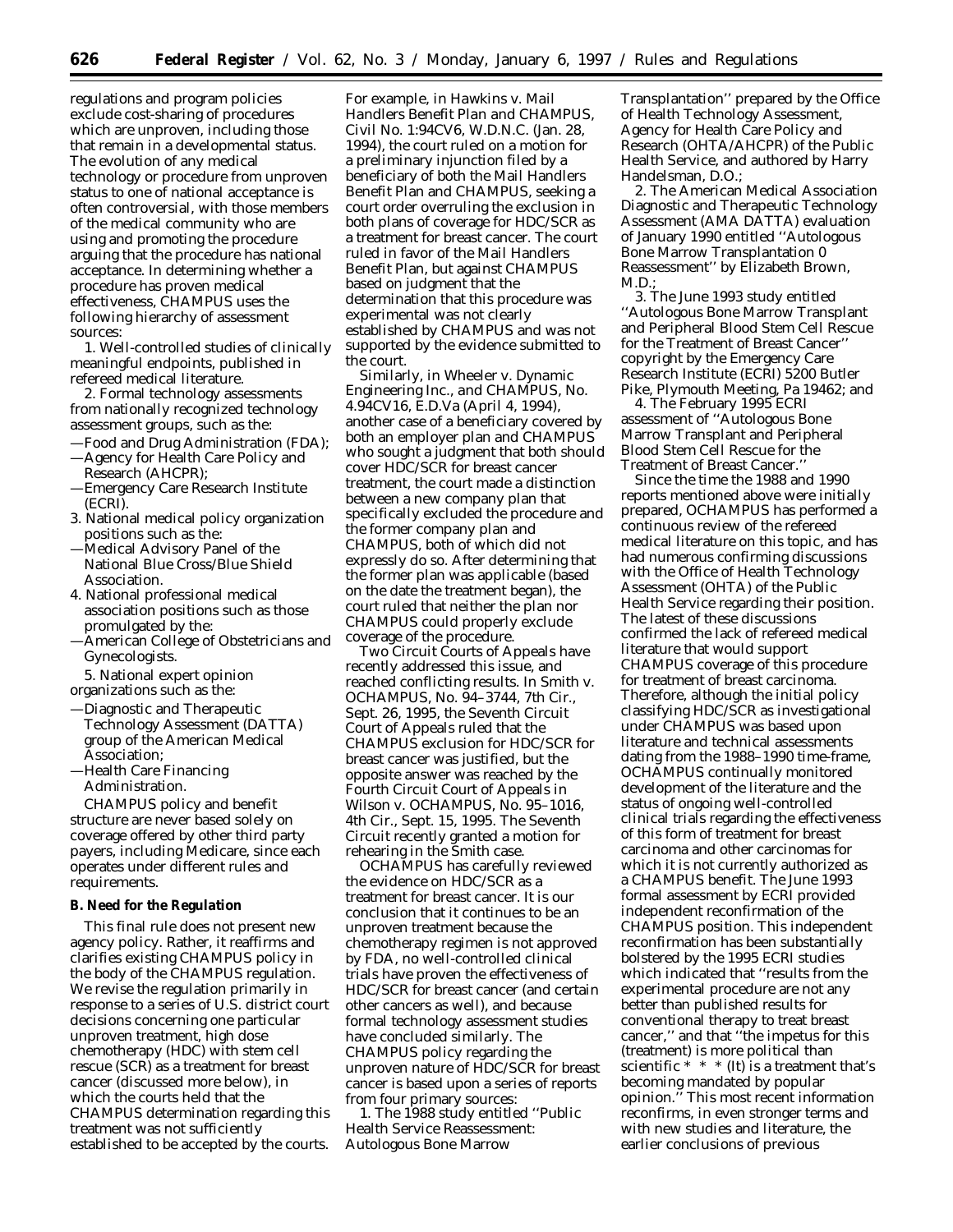technology assessments that HDC/SCR has not been proven to be effective in the treatment of breast cancer. To date there has been no new evidence which would warrant a departure from the original coverage determination to exclude CHAMPUS cost-sharing of this procedure for the treatment of breast carcinoma. The CHAMPUS position is further supported by the Consensus Conference on Intensive Chemotherapy Plus Hematopietic Stem Cell Transplantation in Malignancies [(Journal of Clinical Oncology, Volume 12, Number 1, (January 1994); pages 226–231; (Attachment 5)] which states in part:

\* \* \* Although there is currently insufficient evidence to justify the use of HDC/plus HSC (Hematopietic Stem Cell) transplantation outside the setting of clinical trial for any stage of breast cancer, there is amply scientific background for vigorous clinical investigation in this important area \* \* \*

Based on the evidence regarding this procedure, which demonstrates that it continues to be unproven, and the series of recent court rulings declining to follow an exclusion not clearly established in the governing instruments of the program, we believe this rule is necessary to reaffirm and clarify CHAMPUS policy on unproven drugs, devices, and medical treatments and procedures and to specifically list a number of procedures we have determined are unproven.

The Department shares public and scientific concern about disappointing cure rates under standard cancer therapies. In emphasizing refereed medical literature as the primary source of reliable evidence that a particular treatment or procedure has proven medical effectiveness, we also underscore our support for committed efforts to advance medical research. We have an interest and a responsibility to participate in the appropriate evaluation of improved therapeutic approaches for our patients. A number of military medical centers are engaged in such research protocols. In November 1994, under authority of 10 U.S.C. 1092, the Department of Defense undertook a demonstration project to authorize payment for breast cancer treatment under certain government approved clinical protocols. Initially, the demonstration project applied only to phase III clinical trials under approved National Cancer Institute protocols for high dose chemotherapy with stem cell rescue for breast cancer treatment. It was expanded in January of this year to include a broad range of National Cancer Institute sponsored Phase II and III clinical trials for other cancers. The

Department has worked closely with the National Cancer Institute to establish a formal program for interagency cooperation which will provide an important contribution to the continued development of promising new cancer therapies.

# **C. Provisions of the Final Rule**

The final rule describes the criteria we use to identify the proven medical necessity of procedures, treatments, drugs, or devices, includes a partial list of unproven drugs, devices, treatments, and procedures, and makes provision for promptly treating a drug, device, treatment or procedure as no longer unproven when reliable scientific evidence supports that conclusion. Any changes to the partial list will be published periodically as a notice in the **Federal Register**.

#### **D. Public Comments**

This final rule is based on a proposed rule published May 18, 1995 (60 FR 26705–26709). We received seven public comments. Many of the comments were quite similar in wording and content. Some were very detailed and provided helpful insight and analysis. We thank those who provided input on this important issue. Significant items raised by commenters and our analysis of the comments are summarized below:

1. *Definitions of ''Experimental.''* We received a significant number of comments expressing concerns about terminology used in the proposed rule, particularly the use of the term ''experimental'' to describe treatments that had not yet established proven medical effectiveness.

*Response:* We agree that use of this term causes more confusion than clarification, and have modified the final rule to delete the use of the term ''experimental.''

2. *Effect of CHAMPUS policy on other government agencies or other health care programs.* We wish to underscore that this final rule relates to the CHAMPUS program. It does not directly affect Medicare, Medicaid or other payers. Each program has its own set of rules, requirements, and procedures. Thus, determinations by the Office of CHAMPUS concerning medical treatments that have established proven medical effectiveness and those that have not should be understood as representing the best judgment of the Department of Defense, but not necessarily reflecting the views of any other government agency or other health care program. In addition CHAMPUS policy and benefit structure are never based solely on coverage offered by

other third party payers, including Medicare, since each operates under different rules and requirements. In the interest of minimizing regulatory burden and confusion, CHAMPUS seeks to harmonize its coverage policy with other federal programs and the private sector to the extent appropriate.

3. *Discretionary waiver authority.* One commenter suggested this rule provide discretionary waiver authority to the Director, OCHAMPUS, based on coordination at the professional level between the military medical services and OCHAMPUS, to ensure that individuals who might otherwise benefit, would not be unduly penalized by the inflexibility of the rule. Such a provision would be consistent with implementation of the managed care concept, current research protocols at military facilities, and the Department of Defense demonstration programs.

*Response:* The CHAMPUS Regulation already allows for discretionary waiver authority for rare and unusual cases, consistent with applicable law. However, by law, CHAMPUS can only cost-share medically necessary supplies and services. Any drug, device or medical treatment or procedure whose safety and efficacy have not been established, is unproven and cannot be cost-shared by CHAMPUS.

4. *Definition of Reliable Evidence.* We received several comments expressing concern about the use of the term ''reliable evidence'' in the proposed rule. Many of the types of evidence demanded by the proposed regulation do not exist for many surgical and other procedures. Also, simply stating that randomized controlled trials constitute a form of reliable evidence, does not address the question whether the trial demonstrates efficacy or lack thereof. The commenter believed that CHAMPUS needs to define more clearly how it will determine the boundaries of experimental, i.e., the ''gray zone'' between effective and ineffective treatment.

*Response:* We agree that the use of this term was easily misunderstood and have modified the definition for clarity. The term ''reliable evidence'' means well controlled studies of clinically meaningful endpoints, published in refereed medical literature; published formal technology assessments; published reports of national professional medical associations; published national medical policy organizations positions; and published reports of national expert opinion organizations. We have also included specific examples of resources *not* included in the meaning of reliable evidence. As stated previously, the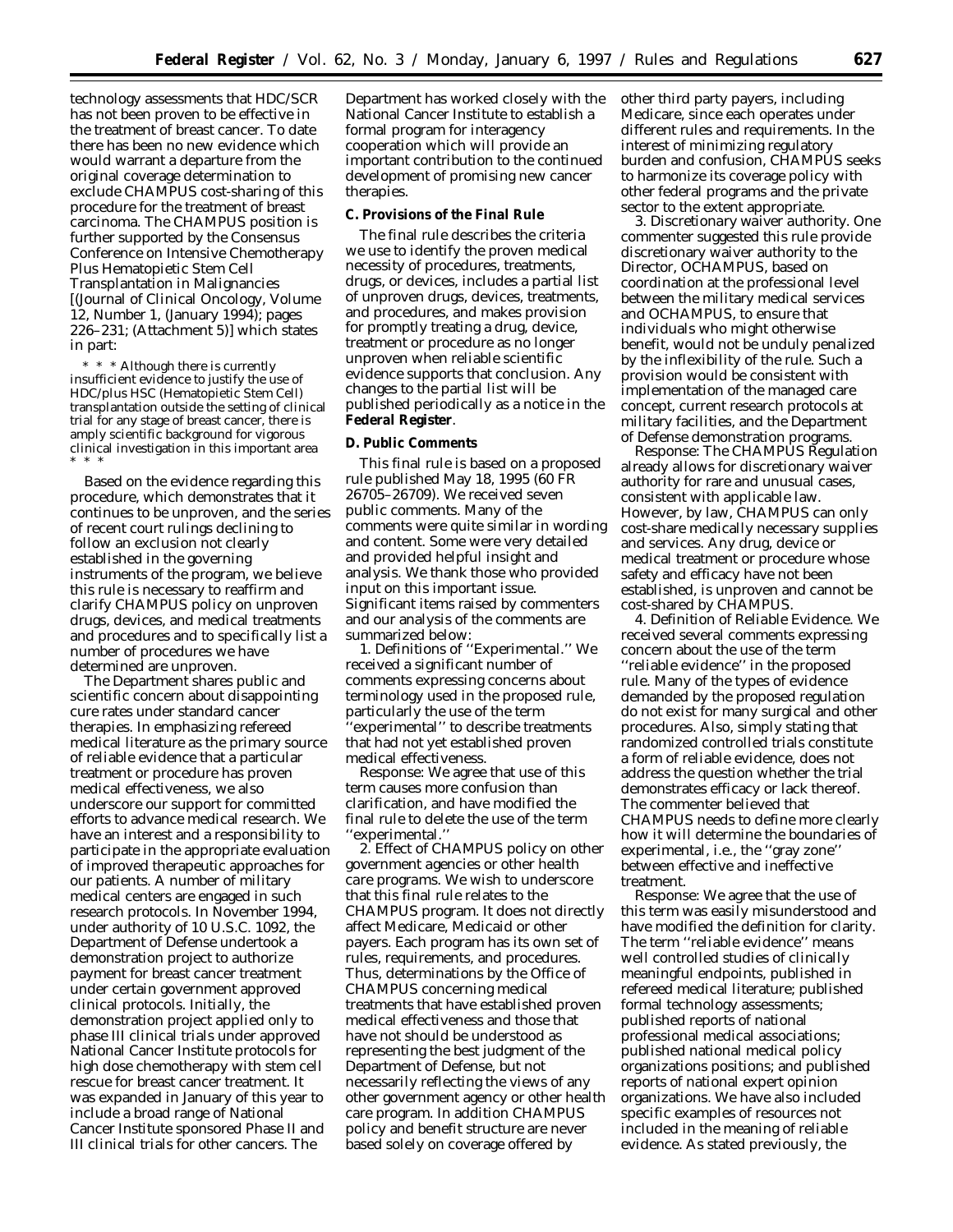definition of ''experimental'' has been deleted from the rule.

5. *Benefit Limitations.* We received several comments on the denial of payment for a procedure that uses FDAapproved products, and coverage of offlabel uses of approved drugs in clinical trials. It was recommended that CHAMPUS cover the patient's care costs associated with any clinical trial (including all ''phases'' of evaluation) involving a life-threatening or other serious condition.

*Response:* Some procedures, even though the procedure uses an FDAapproved product, do not meet CHAMPUS' criteria for medically necessary treatment. The purpose of this provision is to prevent CHAMPUS beneficiaries from being exposed to less than fully developed and tested medical procedures and to avoid the associated risk of unnecessary or unproven treatment. In addition, services or supplies for which the beneficiary or sponsor has no legal obligation to pay; or for which no charge would be made if the beneficiary or sponsor was not eligible under CHAMPUS, as may be the case in clinical trials, are not covered by CHAMPUS. One of the provisions of this rule allows coverage for a device with an FDA-approved IDE categorized by the FDA as non-experimental/ investigation (FDA Category B) for CHAMPUS beneficiaries participating in FDA-approved clinical trials.

6. *Off-Label Uses of Drugs.* Several commenters were concerned that the proposed regulation does not give automatic coverage to many wellrecognized off-label uses. It was recommended that CHAMPUS adopt the approach that Congress utilized in the Medicaid program for all drugs and in the Medicare program for cancer chemotherapy. Under those statutes, offlabel drug uses listed in the three major drug-use compendia—U.S. Pharmacopoeia Drug Information, the American Medical Association's Drug Evaluations, and the American Hospital Formulary Service—are automatically covered.

*Response:* The above listed compendia do not meet the CHAMPUS criteria for ''reliable evidence.'' CHAMPUS can consider coverage of unlabeled or off-label uses of drugs that are otherwise approved by the FDA for use in humans. Approval for reimbursement of unlabeled or off-label uses requires review for medical necessity, and also requires demonstrations from medical literature, national organizations, or technology assessment bodies that the unlabeled or off-label use of the drug is safe, effective and in accordance with nationally

accepted standards of practice in the medical community.

7. *List of Excluded Procedures.* We received several comments objecting to several of the items listed. Some comments state that the descriptions used in many of the items were too vague to define accurately which procedures are being excluded for payment and some are of procedures independent of the diseases or conditions that they may treat or mitigate. Several commenters submitted literature regarding intraoperative radiation therapy; single and dual photon absorptiomentry (DEXA); videofluroscopy, herniography, percutaneous balloon valvuloplasty (PBV); interoperative monitoring of sensory evoked potentials (SEP); radioimmunoguided surgery in the detection of cancer; quantitative computed tomography (QCT); percutaneous transluminal angioplasty (PBA); light therapy for seasonal depression; immunotherapy for malignant diseases; intracavity administration of cisplatin; palladium (103Pd) seed brachytherapy; cryosurgery for liver metastases; HLA– DNA typing; and home uterine activity monitoring. The greatest disagreement involved high-dose chemotherapy with stem-cell rescue for breast cancer, ovarian cancer, testicular cancer and multiple myeloma.

*Response:* The issue of high-dose chemotherapy with stem-cell rescue (HSC/SCR) is addressed extensively in the preamble. The most recent information reconfirms, in even stronger terms and with new studies and literature, the earlier conclusions of previous technology assessments that HSC/SCR is unproven in the treatment of breast cancer. To date there has been no new evidence which would warrant a departure from the original coverage determination.

Since the proposed rule was published, OCHAMPUS has removed herniography, HLA–DNA typing, cryosurgery for liver metastases, bone density studies [single and dual photon absorptiometry and quantitated computed tomography (QCT)], Contigen Bard <sup>®</sup> collagen implant, transurethral laser incision of the prostate (TULIP) and intraventricular administration of narcotics from the list of unproven procedures. We will continually monitor the development of the literature and the status of ongoing wellcontrolled clinical trails regarding the effectiveness of the remaining procedures on the list. If and when the Director, OCHAMPUS determines that, based on reliable evidence, a procedure has proven medical effectiveness, the

Director OCHAMPUS will initiate action to remove the procedure from the partial list of unproven drugs, devices or medical treatment or procedures.

### **E. Regulatory Procedures**

Executive Order 12866 requires certain regulatory assessments for any ''significant regulatory action,'' defined as one which would result in an annual effect on the economy of \$100 million or more, or have other substantial impacts.

The Regulatory Flexibility Act (RFA) requires that each federal agency prepare, and make available for public comment, a regulatory flexibility analysis when the agency issues regulations which would have significant impact on a substantial number of small entities. This proposed rule is not a significant regulatory action under Executive Order 12866. This rule will not involve any significant burden on the CHAMPUS beneficiary or provider population. This rule only clarifies the CHAMPUS exclusion of unproven drugs, devices, treatments and procedures and describes the process that the Office of CHAMPUS follows in determining for purposes of benefit coverage when a procedure, treatment, drug, or device has moved from the status of unproven to the position of nationally accepted medical practice. This rule does not impose information collection requirements on the public under the Paperwork Reduction Act of 1995 (44 U.S.C. 3501, *et seq.*)

**List of Subjects in 32 CFR Part 199**

Claims, Handicapped, Health Insurance, and Military personnel.

Accordingly, 32 CFR Part 199 is amended as follows:

1. The authority citation for part 199 continues to read as follows:

**Authority:** 5 U.S.C. 301; and 10 U.S.C. Chapter 55.

2. Section 199.2 is amended in paragraph (b) by removing the definition of ''Experimental'' and adding the definitions for ''Clinically Meaningful Endpoints'', ''Rare Diseases'', ''Reliable Evidence'', and ''Unlabeled or Off-Labeled Drugs'' and placing them in alphabetical order to read as follows:

### **§ 199.2 Definitions.**

\* \* \* \* \* (b) \* \* \*

*Clinically Meaningful Endpoints.* As used the definition of *reliable evidence* in this paragraph (b) and  $\S 199.4(g)(15)$ , the term clinically meaningful endpoints means objectively measurable outcomes of clinical interventions or other medical procedures, expressed in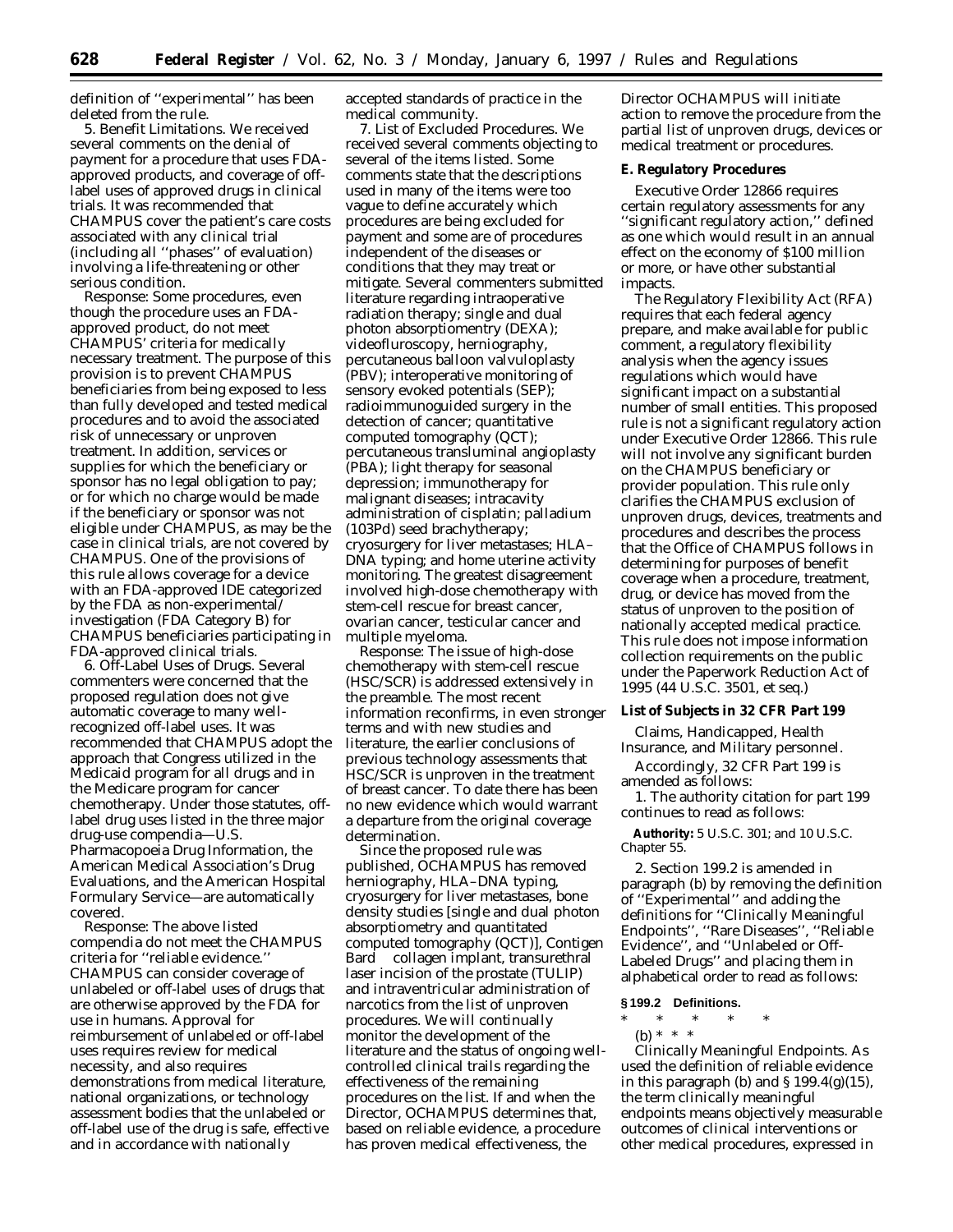terms of survival, severity of illness or condition, extent of adverse side effects, diagnostic capability, or other effect on bodily functions directly associated with such results.

\* \* \* \* \* *Rare Diseases.* CHAMPUS defines a rare disease as one which affects fewer than one in 200,000 Americans.

\* \* \* \* \* *Reliable evidence.* (1) As used in § 199.4(g)(15), the term reliable evidence means only:

(i) Well controlled studies of clinically meaningful endpoints, published in refereed medical literature.

(ii) Published formal technology assessments.

(iii) The published reports of national professional medical associations.

(iv) Published national medical policy organization positions; and

 $\bar{v}(v)$  The published reports of national expert opinion organizations.

(2) The hierarchy of reliable evidence of proven medical effectiveness, established by (1) through (5) of this paragraph, is the order of the relative weight to be given to any particular source. With respect to clinical studies, only those reports and articles containing scientifically valid data and published in the refereed medical and scientific literature shall be considered as meeting the requirements of reliable evidence. Specifically not included in the meaning of reliable evidence are reports, articles, or statements by providers or groups of providers containing only abstracts, anecdotal evidence or personal professional opinions. Also not included in the meaning of reliable evidence is the fact that a provider or a number of providers have elected to adopt a drug, device, or medical treatment or procedure as their personal treatment or procedure of choice or standard of practice.

\* \* \* \* \* *Unlabeled or Off-Label Drugs.* Food and Drug Administration (FDA) approved drugs that are used for indications or treatments not included in the approved labeling. The drug must be medically necessary for the treatment of the condition for which it is administered, according to accepted standards of medical practice.

\* \* \* \* \* 3. Section 199.4 is amended by revising paragraph  $(g)(15)$  to read as follows:

# **§ 199.4 Basic program benefits.**

\* \* \* \* \* (g) *Exclusions and limitations. \* \* \** (15) *Unproven drugs, devices, and medical treatments or procedures.* By

law, CHAMPUS can only cost-share medically necessary supplies and services. Any drug, device or medical treatment or procedure, the safety and efficacy of which have not been established, as described in this paragraph (g)(15), is unproven and cannot be cost-shared by CHAMPUS.

(i) A drug, device, or medical treatment or procedure is unproven:

(A) If the drug or device cannot be lawfully marketed without the approval or clearance of the United States Food and Drug Administration (FDA) and approval or clearance for marketing has not been given at the time the drug or device is furnished to the patient.

**Note:** Although the use of drugs and medicines not approved by the FDA for commercial marketing, that is for use by humans, (even though permitted for testing on humans) is excluded from coverage as unproven, drugs grandfathered by the Federal Food, Drug and Cosmetic Act of 1938 may be covered by CHAMPUS as if FDA approved.

Certain cancer drugs, designated as Group C drugs (approved and distributed by the National Cancer Institute) and Treatment Investigational New Drugs (INDs), are not covered under CHAMPUS because they are not approved for commercial marketing by the FDA. However, medical care related to the use of Group C drugs and Treatment INDs can be cost-shared under CHAMPUS when the patient's medical condition warrants their administration and the care is provided in accordance with generally accepted standards of medical practice.

CHAMPUS can also consider coverage of *unlabeled* or *off-label* uses of drugs that are Food and Drug Administration (FDA) approved drugs that are used for indications or treatments not included in the approved labeling. Approval for reimbursement of *unlabeled* or *off-label* uses requires review for medical necessity, and also requires demonstrations from medical literature, national organizations, or technology assessment bodies that the *unlabeled* or *offlabel* use of the drug is safe, effective and in accordance with nationally accepted standards of practice in the medical community.

(B) If a medical device (as defined by 21 U.S.C. 321(h)) with an Investigational Device Exemption (IDE) approved by the Food and Drug Administration is categorized by the FDA as experimental/ investigational (FDA Category A).

**Note:** CHAMPUS will consider for coverage a device with an FDA-approved IDE categorized by the FDA as non-experimental/ investigational (FDA Category B) for CHAMPUS beneficiaries participating in FDA approved clinical trials. Coverage of any such Category B device is dependent on its meeting all other requirements of the laws and rules governing CHAMPUS and upon the beneficiary involved meeting the FDAapproved IDE study protocols.

(C) Unless reliable evidence shows that any medical treatment or procedure has been the subject of well-controlled studies of clinically meaningful endpoints, which have determined its maximum tolerated dose, its toxicity, its safety, and its efficacy as compared with standard means of treatment or diagnosis. (See the definition of *reliable evidence* in § 199.2 of this part for the procedures used in determining if a medical treatment or procedure is unproven.)

(D) If the consensus among experts regarding the medical treatment or procedure is that further studies or clinical trials are necessary to determine its maximum tolerated doses, its toxicity, its safety, or its effectiveness as compared with the standard means of treatment or diagnosis. (See the definition of *reliable evidence* in § 199.2 of this part for the procedures used in determining if a medical treatment or procedure is unproven.)

(ii) CHAMPUS benefits for rare diseases are reviewed on a case-by-case basis by the Director, Office of CHAMPUS, or a designee. In reviewing the case, the Director, or a designee, may consult with any or all of the following sources to determine if the proposed therapy is considered safe and effective:

(A) Trials published in refereed medical literature.

(B) Formal technology assessments. (C) National medical policy

organization positions.

(D) National professional associations. (E) National expert opinion

organizations.

(iii) *Care excluded.* This exclusion from benefits includes all services directly related to the unproven drug, device, or medical treatment or procedure. However, CHAMPUS may cover services or supplies when there is no logical or causal relationship between the unproven drug, device or medical treatment or procedure and the treatment at issue or where such a logical or causal relationship cannot be established with a sufficient degree of certainty. This CHAMPUS coverage is authorized in the following circumstances:

(A) Treatment that is not related to the unproven drug, device or medical treatment or procedure; e.g., medically necessary in the absence of the unproven treatment.

(B) Treatment which is necessary follow-up to the unproven drug, device or medical treatment or procedure but which might have been necessary in the absence of the unproven treatment.

(iv) *Examples of unproven drugs, devices or medical treatments or*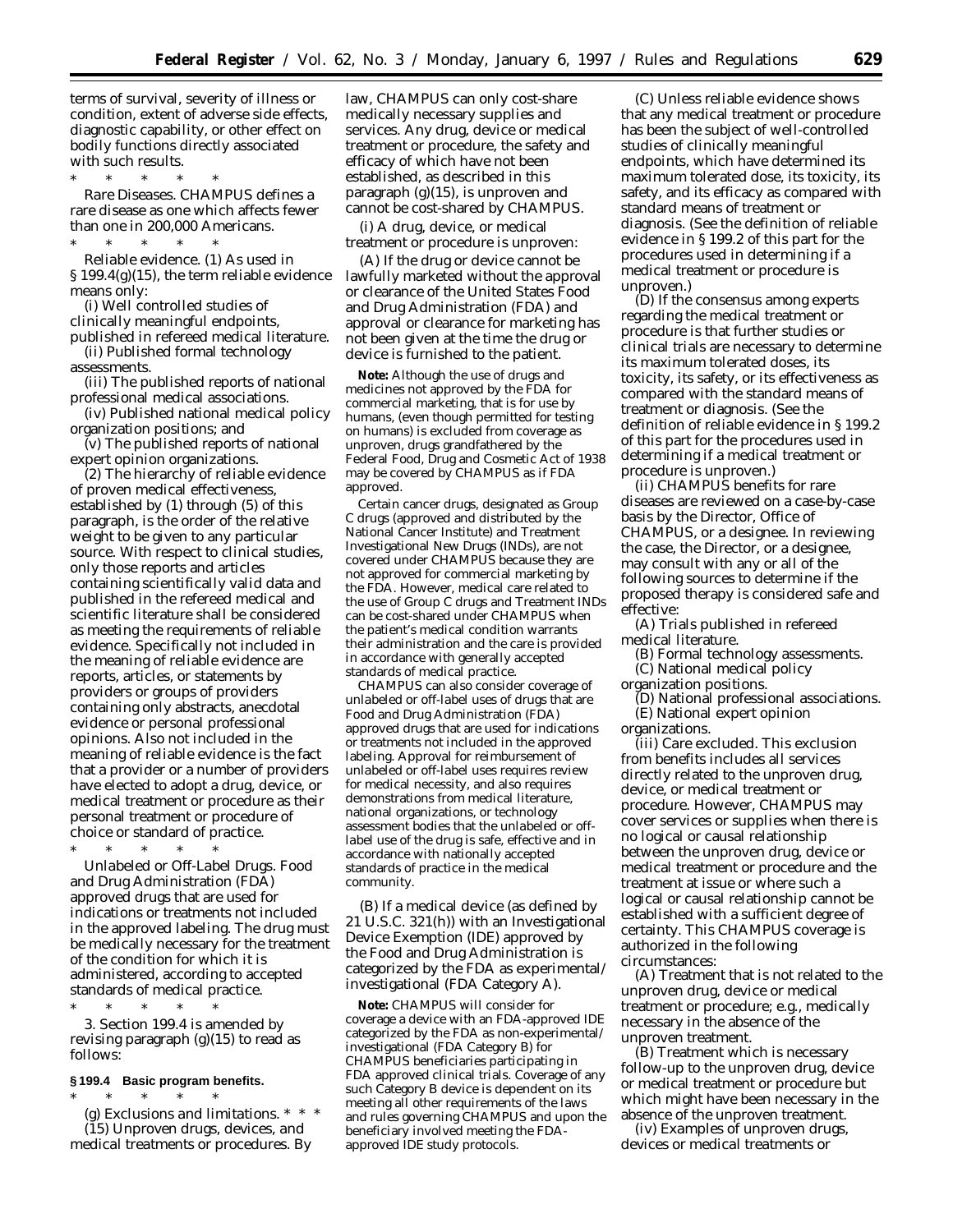*procedures.* This paragraph (g)(15)(iv) consists of a partial list of unproven drugs, devices or medical treatment or procedures. These are excluded from CHAMPUS program benefits. This list is not all inclusive. Other unproven drugs, devices or medical treatments or procedures, are similarly excluded, although they do not appear on this partial list. This partial list will be reviewed and updated periodically as new information becomes available. With respect to any procedure included on this partial list, if and when the Director, OCHAMPUS determines that based on reliable evidence (as defined in section 199.2) such procedure has proven medical effectiveness, the Director will initiate action to remove the procedure from this partial list of unproven drugs, devices or medical treatment or procedures. From the date established by the Director as the date the procedure has established proven medical effectiveness until the date the regulatory change is made to remove the procedures from the partial list of unproven drugs, devices or medical treatment or procedures the Director, OCHAMPUS will suspend treatment of the procedure as unproven drugs, devices, or medical treatments or procedures. Following is the noninclusive, partial list of unproven drugs, devices or medical treatment or procedures, all of which are excluded from CHAMPUS benefits:

(A) Radial keratotomy (refractive keratoplasty).

(B) Cellular therapy.

(C) Histamine therapy.

(D) Stem cell assay, a laboratory procedure which allows a determination to be made of the type and dose of cancer chemotherapy drugs to be used, based on in vitro analysis of their effects on cancer cells taken from an individual.

(E) Topical application of oxygen.

(F) Immunotherapy for malignant disease, except when using drugs approved by the FDA for this purpose.

(G) Prolotherapy, joint sclerotherapy, and ligamentous injections with sclerosing agents.

(H) Transcervical block silicone plug. (I) Whole body hyperthermia in the

treatment of cancer. (J) Portable nocturnal hypoglycemia

detectors. (K) Testosterone pellet implants in the

treatment of females.

(L) Estradiol pellet implants.

(M) Epikeratophakia for treatment of aphakia and myopia.

(N) Bladder stimulators.

(O) Ligament replacement with absorbable copolymer carbon fiber scaffold.

(P) Intraoperative radiation therapy.

(Q) Gastric bubble or balloon.

(R) Dorsal root entry zone (DREZ) thermocoagulation or micorcoagulation neurosurgical procedure.

(S) Brain electrical activity mapping (BEAM).

(T) Topographic brain mapping (TBM) procedure.

(U) Ambulatory blood pressure monitoring.

(V) Bilateral carotoid body resection to relieve pulmonary system.

(W) Intracavitary administration of cisplatin for malignant disease.

(X) Cervicography.

(Y) In-home uterine activity monitoring for the purpose of preventing preterm labor and/or delivery.

(Z) Sperm evaluation, hamster penetration test.

(AA) Transfer factor (TF).

(BB) Continuous ambulatory esophageal pH monitoring (CAEpHM) is considered unproven for patients under age 12 for all indications, and for patients over age 12 for sleep apnea.

(CC) Adrenal-to-brain transplantation for Parkinson's disease.

(DD) Videofluoroscopy evaluation in

speech pathology. (EE) Applied kinesiology.

(FF) Hair analysis to identify mineral deficiencies from the chemical composition of the hair. Hair analysis testing may be reimbursed when necessary to determine lead poisoning.

(GG) Iridology (links flaws in eye coloration with disease elsewhere in the body).

(HH) Small intestinal bypass (jejunoileal bypass) for treatment of morbid obesity.

(II) Biliopancreatic bypass.

(JJ) Gastric wrapping/gastric banding. (KK) Calcium EAP/calcium orotate

and selenium (also known as Nieper therapy)—Involves inpatient care and use of calcium compounds and other non-FDA approved drugs and special diets. Used for cancer, heart disease, diabetes, and multiple sclerosis.

(LL) Percutaneous balloon valvuloplasty for mitral and tricuspid valve stenosis.

(MM) Amniocentesis performed for ISO immunization to the ABO blood antigens.

(NN) Balloon dilatation of the prostate.

(OO) Helium in radiosurgery.

(PP) Electrostimulation of salivary production in the treatment of xerostomia secondary to Sjogren's syndrome.

(QQ) Intraoperative monitoring of sensory evoked potentials (SEP). To include visually evoked potentials,

brainstem auditory evoked response, somatosensory evoked potentials during spinal and orthopedic surgery, and sensory evoked potentials monitoring of the sciatic nerve during total hip replacement. Recording SEPs in unconscious head injured patients to assess the status of the somatosensory system. The use of SEPs to define conceptional or gestational age in preterm infants.

(RR) Autolymphocyte therapy (ALT) (immunotherapy used for treating metastatic kidney cancer patients).

(SS) Radioimmunoguided surgery in the detection of cancer.

(TT) Gait analysis (also known as a walk study or electrodynogram)

(UU) Use of cerebellar stimulators/ pacemakers for the treatment of neurologic disorders.

(VV) Signal-averaged ECG.

(WW) Peri-urethal Teflon injections to manage urinary incontinence.

(XX) Extraoperative

electrocorticography for stimulation and recording

(YY) Quantitative computed tomography (QCT) for the detection and monitoring of osteoporosis.

(ZZ) [Reserved]

(AAA) Percutaneous transluminal angioplasty in the treatment of obstructive lesions of the carotoid,

vertebral and cerebral arteries. (BBB) Endoscopic third

ventriculostomy.

(CCC) Holding therapy—Involves holding the patient in an attempt to achieve interpersonal contact, and to improve the patient's ability to concentrate on learning tasks.

(DDD) In utero fetal surgery.

(EEE) Light therapy for seasonal depression (also known as seasonal affective disorder (SAD)).

(FFF) Dorsal column and deep brain electrical stimulation of treatment of motor function disorder.

(GGG) Chelation therapy, except with products and for indications approved by the FDA.

(HHH) All organ transplants *except* heart, heart-lung, lung, kidney, some bone marrow, liver, liver-kidney, corneal, heart-valve, and kidneypancreas transplants for Type I diabetics with chronic renal failure who require kidney transplants.

(III) Implantable infusion pumps, *except* for treatment of spasticity, chronic intractable pain, and hepatic artery perfusion chemotherapy for the treatment of primary liver cancer or metastic colorectal liver cancer.

(JJJ) Services related to the candidiasis hypersensitivity syndrome, yeast syndrome, or gastrointestinal candidiasis (i.e., allergenic extracts of